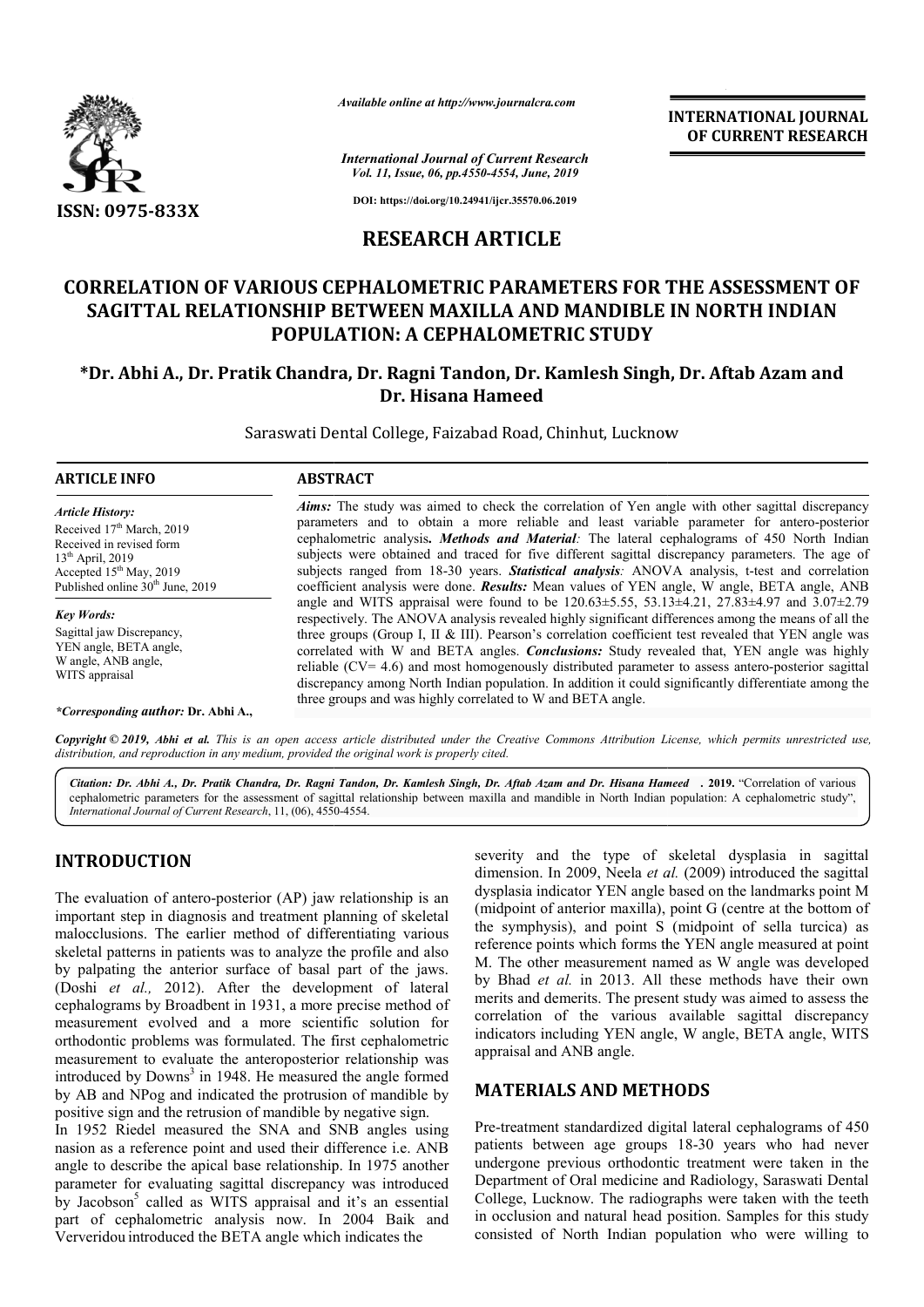undergo orthodontic treatment in the Department of Orthodontic and Dentofacial Orthopedics, Saraswati Dental college, Lucknow. An informed consent was obtained from each of them. All the patients included in the study were born and residents of Uttar Pradesh with age between 18 to 30 years, there was no previous history of Orthodontic treatment, no history of facial trauma, no congenital facial anomaly and no history of facial cosmetic surgery or orthognathic surgery. Those patients having previous history of Orthodontic treatment, or with any cranial or facial malformation, history of craniofacial trauma and with congenital anomaly were excluded from the study. While recording the lateral cephalograms, the patients were placed in Natural head position (Solow and Tallgren, 1971). The Frankfort Horizontal plane was parallel to the floor and the teeth in centric occlusion. All of the cephalograms were recorded with the same exposure parameters (KVP - 80, mA-10 exposure time 0.5 sec) with 100% magnification and the same machine (Kodak 8000C Digital and Panoramic System Cephalometer Rochester). The x-rays were printed using Fujifilm Medical Dry Imaging film (8x10 inches in size) and the Fujifilm Dry pix plus printer. In order to eliminate the magnification errors of lateral cephalographs, a fixed metallic cross of length 2 inch were incorporated in the radiographs. Those cephalographs showing magnification in the measurement of the metallic cross were discarded from the study. These cephalograms were hand traced using a sharp 4H pencil on acetate tracing paper using X- ray viewer. All the relevant structures and landmarks were marked. For the measurement of the linear distances, scale was used to the nearest of 0.5 mm and angles were measured to the nearest of 0.5 degree. Various reference points, planes and angles were drawn, and recorded for evaluation. The parameters ANB angle, WITS appraisal, YEN angle, W angle and BETA angle were measured for all the patients to find out the anteroposterior dysplasia. The data were verified and analyzed statistically for the correlation of various sagittal dysplasia indicators were used in this study.

## **Measured parameters in the study**

- Yen angle (Neela *et al.* 2009)
- W angle (Bhad *et al.* 2013)
- BETA angle (Baik & Ververidou 2004)
- ANB angle (Downs, 1948)
- WITS appraisal (Jacobson, 1975)

The pre-treatment lateral cephalograms of the samples selected  $(n = 450)$  for the study were divided into three groups: Group I – Class I skeletal pattern group, Group II – Class II skeletal pattern group, Group III – Class III skeletal pattern group. To be included in a particular skeletal pattern group, a patient had to have a minimum of three of the five parameters (ANB angle, WITS appraisal, YEN angle, W angle, BETA angle) in favor of a particular group. The following inclusion criteria were taken for class I skeletal pattern group:

- ANB angle of 1° to 3°
- Wits appraisal between 0 and -3mm
- Beta angle between 27° 35° degrees
- Yen angle between 117° 123°
- W angle between 51° 56°
- Pleasant profile.
- Inclusion criteria for class II skeletal pattern group:
- ANB of greater than 4 degrees
- Wits appraisal with AO ahead of BO in females or AO coinciding with or ahead of BO in males.
- Beta angle less than 27 degrees
- Yen angle less than  $117^{\circ}$
- W-angle less 51°
- Profile had a Class II appearance.

Inclusion criteria for class III skeletal pattern group

- ANB less than 1 degrees
- Wits BO ahead of AO in females or BO ahead of AO by more than 1 mm in males
- Beta angle greater than 35 degrees
- Yen angle more than 123°
- W angle more than 56°
- Profile had a Class III appearance.

**Statistical Analysis:** After collection and tabulation, the data were analyzed by using software SPSS 16.0 version (Chicago, Inc., USA). The statistical methods employed in the present study were:

- For reliability analysis, 50 randomly selected cephalograms were compared using Dahlberg's error analysis.
- Mean, standard deviation, maximum and minimum values were calculated.
- Independent't' test was applied to find out the significant differences for measurements between male and female sample.
- Coefficient of variability was calculated.
- Correlation coefficients between various parameters were calculated using Pearson's coefficient.

# **RESULTS**

The statistical analysis to check the error between repeated measurements, Dahlberg's**<sup>10</sup>** error analysis was done and it suggested that for all the parameters the error was well below the acceptable criteria of 0.5mm.

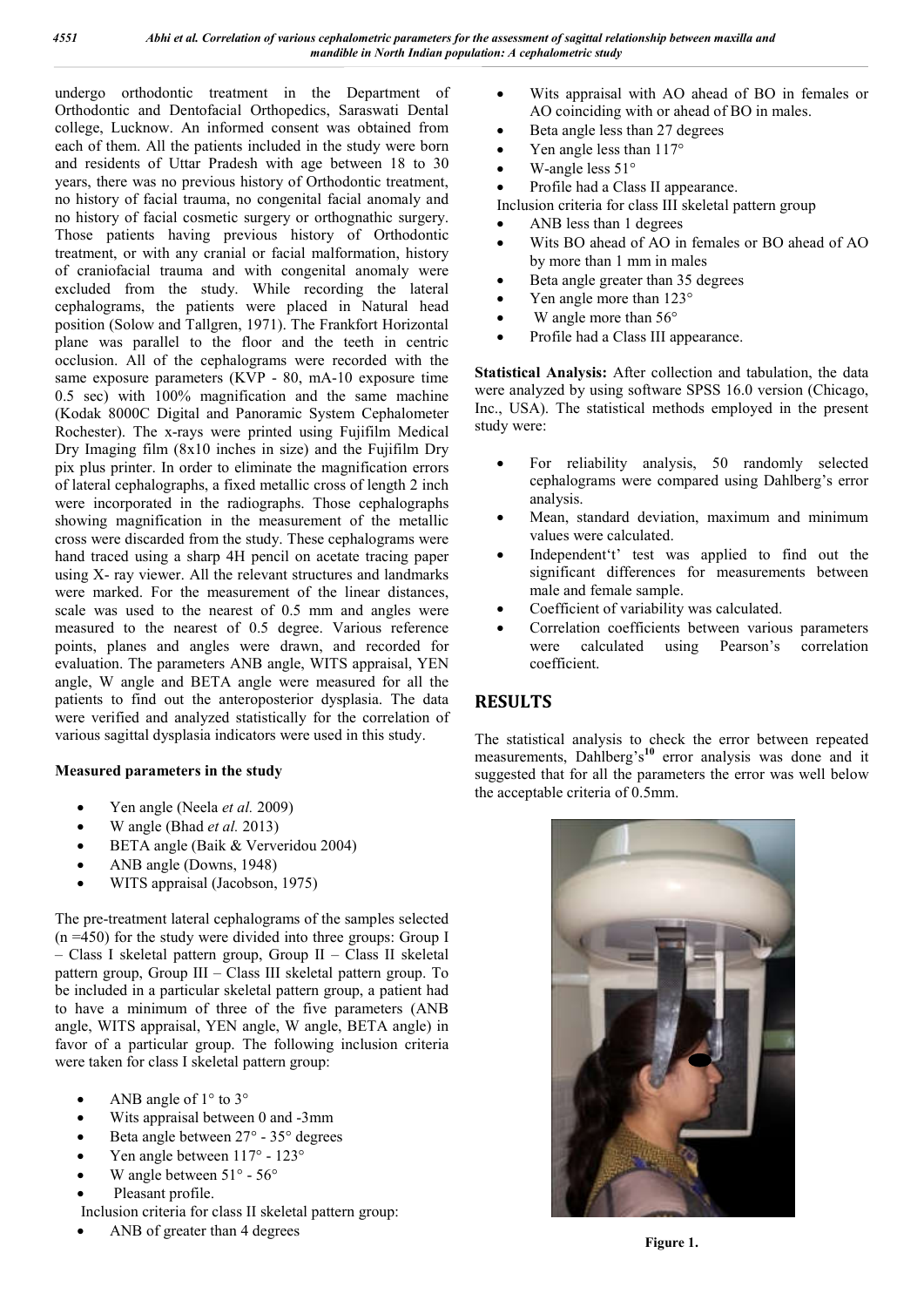Table 1 shows that YEN angle, W angle and WITS was significantly  $(p<0.05)$  higher among males compared to females. The coefficient of variability of all parameters is presented in table 2. According to it the measurement with most homogeneous distribution in the group were YEN angle (CV=4.6) followed by W angle, BETA angle, WITS and ANB angle.

**Table 1. Comparison of various study parameters with gender**

| Parameters        | Male             | Female            | p-value <sup>1</sup> |
|-------------------|------------------|-------------------|----------------------|
| YEN angle         | 122.74±4.84      | $119.71 \pm 5.59$ | $0.001*$             |
| W angle           | 54.04±4.57       | $52.73 \pm 3.99$  | $0.002*$             |
| <b>BETA</b> angle | $27.45 \pm 5.27$ | $28.00\pm4.84$    | 0.28                 |
| WITS              | $3.54 \pm 2.74$  | $2.86 \pm 2.79$   | $0.01*$              |
| <b>ANB</b>        | $4.01 \pm 2.26$  | $4.51 \pm 2.57$   | 0.06                 |

 1 Unpaired t-test, \*Significant

**Table 2. Distribution of various study parameters**

| Parameters        | $Mean \pm SD$    | Minimum | Maximum | $CV\%$ |
|-------------------|------------------|---------|---------|--------|
| YEN angle         | $120.63 \pm 5.5$ | 107     | 134     | 4.6    |
| W angle           | $53.13 \pm 4.21$ | 27      | 63      | 79     |
| <b>BETA</b> angle | $27.83\pm4.97$   | 12      | 42      | 17.9   |
| <b>WITS</b>       | $3.07 \pm 2.79$  | $-3$    | 11      | 90.9   |
| ANB               | $4.36 \pm 2.49$  | $-3$    | 12      | 57 1   |

**Table 3. Mean, Standard Deviation and p- Value for the three groups**

| Study parameters  | Groups | Mean    | SD   | p-value <sup>1</sup> |
|-------------------|--------|---------|------|----------------------|
| YEN angle         | I      | 120.26  | 1.94 | $0.0001*$            |
|                   | Н      | 113.16  | 2.62 |                      |
|                   | Ш      | 127.06  | 2.76 |                      |
| W angle           | I      | 53.57   | 1.56 | $0.0001*$            |
|                   | П      | 47.76   | 3.28 |                      |
|                   | Ш      | 58.40   | 1.36 |                      |
| <b>BETA</b> angle | I      | 30.12   | 2.19 | $0.0001*$            |
|                   | П      | 22.53   | 3.31 |                      |
|                   | Ш      | 37.57   | 1.70 |                      |
| <b>WITS</b>       | I      | 0.84    | 1.06 | $0.0001*$            |
|                   | П      | 5.20    | 1.83 |                      |
|                   | Ш      | $-2.12$ | 0.34 |                      |
| <b>ANB</b>        | I      | 2.28    | 0.68 | $0.0001*$            |
|                   | П      | 5.83    | 1.69 |                      |
|                   | Ш      | $-0.57$ | 0.99 |                      |

ANOVA test, \*Significant

**Table 4. Correlation of YEN angle with various study parameters**

| Parameters        | Correlation coefficient | p-value   |  |
|-------------------|-------------------------|-----------|--|
|                   | YEN angle               |           |  |
| W angle           | 0.71                    | $0.0001*$ |  |
| <b>BETA</b> angle | 0.57                    | $0.0001*$ |  |
| WITS              | $-0.56$                 | $0.0001*$ |  |
| ANB               | $-0.75$                 | $0.0001*$ |  |

\*Significant

The mean values of the different parameters in this study i.e. YEN angle, W angle, BETA angle, WITS and ANB were 120.63±5.55, 53.13±4.21, 27.83±4.97, 3.07±2.79 and 4.36±2.49 respectively. Table 3 shows the mean, standard deviation and p value for each parameter. ANOVA analysis was performed and highly significant differences were found in Beta angle, Yen angle, W-angle, Wits and ANB in all the three groups (Group I, Group II, and Group III). A statistically significant positive correlation between YEN angle and angles like W angle, BETA angle was observed. A significant negative correlation was found between YEN angle with WITS and ANB angle.

## **DISCUSSION**

Many angular and linear measurements have been devised till date for sagittal dysplasia. This study correlates an important measurement, the YEN angle used for evaluating the sagittal jaws relationship with other anteroposterior dysplasia indicators like ANB angle, WITS appraisal, BETA angle and W-angle in North Indian Population. The YEN angle was introduced by Neela *et al.* (2009) in the Department of Orthodontics, Yenepoya dental college Mangalore. The mean age of patients in this study was 20.69+/- 2.62 years ranging from 18 to 30 years. In our study the unpaired t-test for comparing various parameters with gender showed that the YEN angle, W angle and WITS were significantly  $(p<0.05)$ higher among males compared to females. However there were no statistically significant difference between the mean BETA and ANB angle values of males and females in the present study. So the present study concluded that sex differentiation affects YEN angle, W angle and WITS appraisal in North Indian population. The mean and SD values of YEN angle  $(120.63^{\circ} \pm 5.55)$  and W angle  $(53.13^{\circ} \pm 4.21)$  in this study were found to be similar to the original values given by Neela *et al.*  $(2009)^7$  i.e.,  $119.79^{\circ} \pm 3.575$  and that of Bhad *et al.*  $(2013)^{8}$  i.e., 54.5°  $\pm$  4.09. These findings correlate with that of Mittal *et al.*  $(2016)^{11}$  and Kapadia *et al.*  $(2017)^{12}$ but not correlating with that of the values derived by Polina *et al.*   $(2013)^{13}$  in Andhra population and Wani *et al.*  $(2017)^{14}$  among the Maratha ethnic population. The mean value of Beta angle was found to be 27.83+/-4.97 which was lesser than the original values of 30.1+/- 3.0 by Baik & Ververidou (2004). The variability might be due to racial variation. This was similar to Prasad *et al.* (2013) but dislikes with that of Agarwal *et al.* (1980).

The mean value of WITS was recorded was  $(3.07\pm2.79)$  higher than the values measured by Jarvinen (1988) ( $-0.6$  mm  $\pm$  2.9), Jacobson  $(1975)^5$  (1.07  $\pm$  1.77), Robertson and Pearson  $(1980)$  <sup>18</sup> (0.30± 1.9), Richardson (1982) (−0.32 ± 2.81). However higher values of WITS were derived by Hurmerinta *et al.* (1997), Sherman SL (1988), Oktay HA (1991), Polina *et al.* (2013), Mittal *et al.* (2015), Ishikawa *et al.* (2000)<sup>23</sup> in their studies. The mean value for ANB angle was 4.36± 2.49 in this study and it was found to be correlating with findings of Hussels and Nanda (1984) who showed mean ANB values of 4.5°. The study conducted by Walker and Kowalski  $(1971)^{25}$ also mentioned mean ANB value of 4.5. The measurement of ANB angle was not correlating with the studies conducted by Doshi *et al.* (2012), Mittal *et al.* (2015), Aparna *et al.* (2015), Atul *et al.* (2018). The greatest coefficient of variability (CV) was observed for WITS appraisal (90.9%). YEN angle exhibited the lowest CV ( $CV = 4.6$ ) in comparison to all other measurements indicating it to be more reliable compared to other parameters. This was correlated with Doshi *et al.* (2012). W angle had the second lowest CV (7.9) indicating that it was the second most homogeneously distributed parameter. This finding was correlated to that obtained by Bhad *et al.* (2013). The correlation among all the five parameters were calculated and it's shown that there were significant correlation  $(p<0.001)$ with each other, suggesting that all the five parameters can be successfully used in assessing the sagittal jaw discrepancy. The YEN angle showed a good positive correlation with W angle (r  $= 0.71$  and  $r^2 = 0.51$ .) and with BETA angle (r = 0.57, and  $r^2 =$ 0.33). This finding also correlates with that of Mittal *et al.*   $(2015)^{11}$  (r = 0.735), Trivedi *et al.*  $(2015)^{28}$  (r = 0.894) and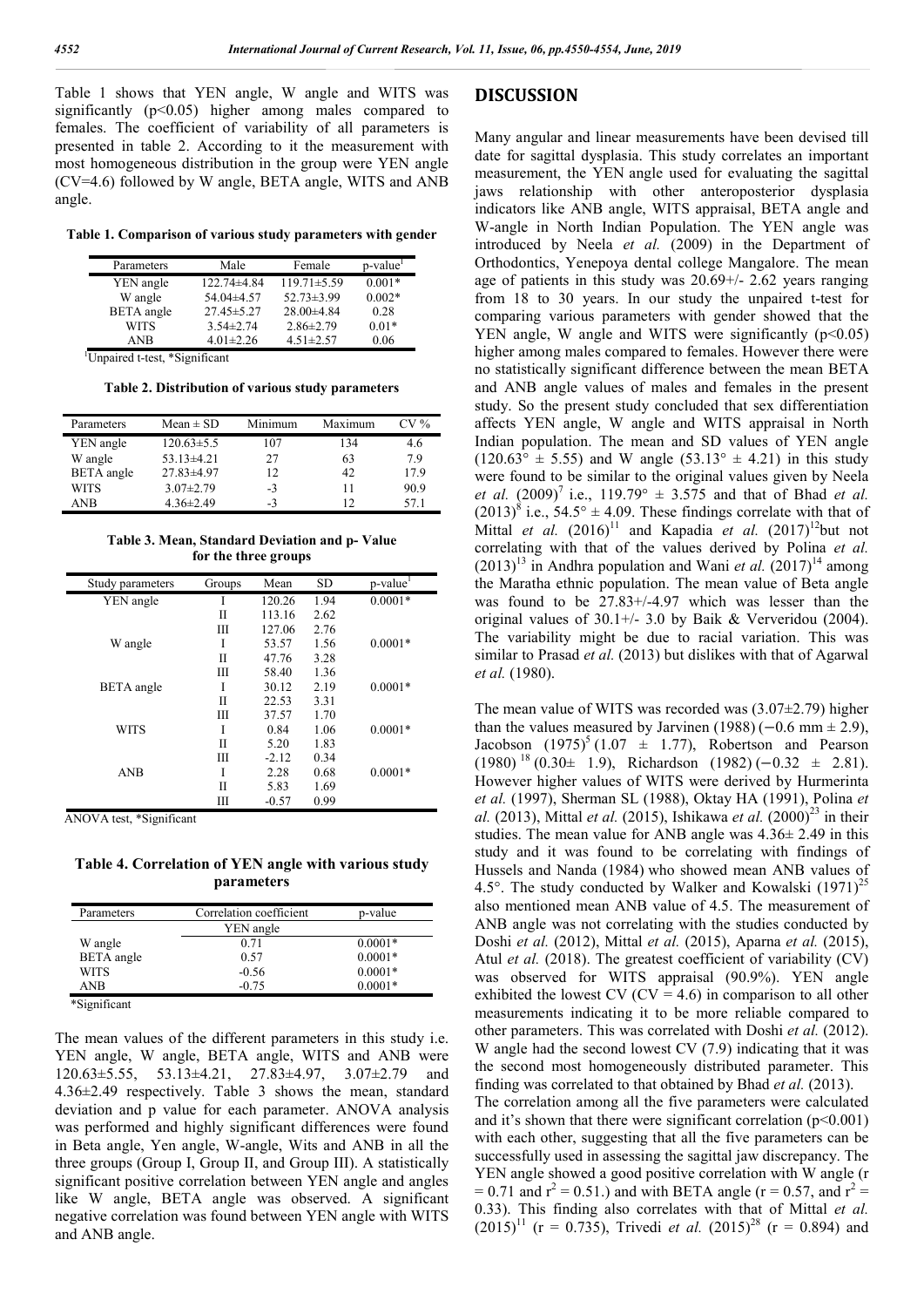Kapadia *et al.* (2017). However the present study derived a weak negative correlation of YEN angle with ANB angle and WITS appraisal with 'r' values of - 0.75 and - 0.56 respectively. This was contradicting the findings of Mittal *et al.*  $(2015)^{11}$  but correlates with that of Trivedi *et al.*  $(2015)$ . All the parameters analyzed in this study ie YEN angle, W angle, BETA angle, WITS and ANB angle were statistically significant ( $p \le 0.001$ ) among three skeletal groups. So these parameters can clearly differentiate the different skeletal pattern of the patients. The YEN angle showed better performance among the different sagittal dysplasia indicators analyzed in this study. This is because YEN angle depend on stable points S midpoint of sella turcica, M- midpoint of premaxilla and G- center of largest circle that is tangent to the internal inferior, anterior, and posterior surfaces of the mandibular symphysis and so it was not influenced by growth changes and can easily be used in mixed dentition. The geometry of the W angle also had the advantage to remain relatively stable even when the jaws were rotated or growing vertically. The configuration of the Beta angle gives it the advantage to remain relatively stable even when the jaws are rotated.

The values of WITS appraisal do not remain stable throughout the growth period. The readings were not entirely dependent upon the relative sagittal movements of points A and B. They also showed that any change in the angulation of the functional occlusal plane may profoundly influence the positions of points A and B relative to that plane, and therefore to the value of the WITS appraisal. ANB might be giving erroneous results due to rotation of jaws or the spatial position of point N, upward or downward rotation of the Sella- Nasion plane, the age of the patient, the relation of Sella- Nasion plane to the occlusal plane. Additional studies should be undertaken amongst various populations groups for checking these findings. A single cephalometric analysis might not be providing an accurate diagnosis due to the large variability in human population. The cephalometrics has its own limitations also. So relying on any one cephalometric parameter may mislead to inappropriate diagnosis. So multiple analyses should be considered before arriving to a definitive diagnosis. This study was done on North Indian population; further studies can be done for different ethnicities and also with more than one operator to avoid bias.

Many angular and linear measurements have been devised till date for sagittal dysplasia. This study correlates an important measurement, the YEN angle used for evaluating the sagittal jaws relationship with other anteroposterior dysplasia indicators like ANB angle, WITS appraisal, BETA angle and W-angle in North Indian Population. The YEN angle was introduced by Neela *et al.* (2009) in the Department of Orthodontics, Yenepoya dental college Mangalore. The mean age of patients in this study was 20.69+/- 2.62 years ranging from 18 to 30 years. In our study the unpaired t-test for comparing various parameters with gender showed that the YEN angle, W angle and WITS were significantly  $(p<0.05)$ higher among males compared to females. However there were no statistically significant difference between the mean BETA and ANB angle values of males and females in the present study. So the present study concluded that sex differentiation affects YEN angle, W angle and WITS appraisal in North Indian population. The mean and SD values of YEN angle  $(120.63^{\circ} \pm 5.55)$  and W angle  $(53.13^{\circ} \pm 4.21)$  in this study were found to be similar to the original values given by Neela

*et al.* (2009) i.e., 119.79° ± 3.575 and that of Bhad *et al.* (2013) i.e.,  $54.5^{\circ} \pm 4.09$ . These findings correlate with that of Mittal *et al.* (2016) and Kapadia *et al.* (2017) but not correlating with that of the values derived by Polina *et al.* (2013) in Andhra population and Wani *et al.* (2017) among the Maratha ethnic population. The mean value of Beta angle was found to be 27.83+/-4.97 which was lesser than the original values of 30.1+/- 3.0 by Baik & Ververidou (2004). The variability might be due to racial variation. This was similar to Prasad *et al.* (1982) but dislikes with that of Agarwal *et al.* (1997). The mean value of WITS was recorded was (3.07±2.79) higher than the values measured by Jarvinen (1988) ( $-0.6$  mm  $\pm$  2.9), Jacobson (1975) (1.07  $\pm$  1.77), Robertson and Pearson  $(1980)^{22}$  (0.30± 1.9), Richardson (1982) (-0.32 ± 2.81). However higher values of WITS were derived by Hurmerinta *et al.* (1997), Sherman SL (1988), Oktay HA (1991), Polina *et al.*  $(2013)^{27}$ , Mittal *et al.*  $(2015)^{28}$ , Ishikawa *et al.*  $(2000)^{29}$  in their studies. The mean value for ANB angle was 4.36± 2.49 in this study and it was found to be correlating with findings of Hussels and Nanda (1984) who showed mean ANB values of 4.5°. The study conducted by Walker and Kowalski (1971) also mentioned mean ANB value of 4.5. The measurement of ANB angle was not correlating with the studies conducted by Doshi *et al.* (2012), Mittal *et al.* (2015), Aparna *et al.* (2015)<sup>32</sup>, Atul *et al.* (2018). The greatest coefficient of variability (CV) was observed for WITS appraisal (90.9%). YEN angle exhibited the lowest CV ( $CV = 4.6$ ) in comparison to all other measurements indicating it to be more reliable compared to other parameters. This was correlated with Doshi *et al.* (2012). Wangle had the second lowest CV (7.9) indicating that it was the second most homogeneously distributed parameter. This finding was correlated to that obtained by Bhad *et al.* (2013).

The correlation among all the five parameters were calculated and it's shown that there were significant correlation  $(p<0.001)$ with each other, suggesting that all the five parameters can be successfully used in assessing the sagittal jaw discrepancy. The YEN angle showed a good positive correlation with W angle (r  $= 0.71$  and  $r^2 = 0.51$ .) and with BETA angle (r = 0.57, and  $r^2 =$ 0.33). This finding also correlates with that of Mittal *et al.*  (2015) (r = 0.735), Trivedi *et al.* (2015) (r = 0.894) and Kapadia *et al.* (2017). However the present study derived a weak negative correlation of YEN angle with ANB angle and WITS appraisal with 'r' values of – 0.75 and – 0.56 respectively. This was contradicting the findings of Mittal *et al.* (2015) but correlates with that of Trivedi *et al.* (2015). All the parameters analyzed in this study ie YEN angle, W angle, BETA angle, WITS and ANB angle were statistically significant ( $p < 0.001$ ) among three skeletal groups. So these parameters can clearly differentiate the different skeletal pattern of the patients. The YEN angle showed better performance among the different sagittal dysplasia indicators analyzed in this study. This is because YEN angle depend on stable points S midpoint of sella turcica, M- midpoint of premaxilla and G- center of largest circle that is tangent to the internal inferior, anterior, and posterior surfaces of the mandibular symphysis and so it was not influenced by growth changes and can easily be used in mixed dentition. The geometry of the W angle also had the advantage to remain relatively stable even when the jaws were rotated or growing vertically. The configuration of the Beta angle gives it the advantage to remain relatively stable even when the jaws are rotated. The values of WITS appraisal do not remain stable throughout the growth period. The readings were not entirely dependent upon the relative sagittal movements of points A